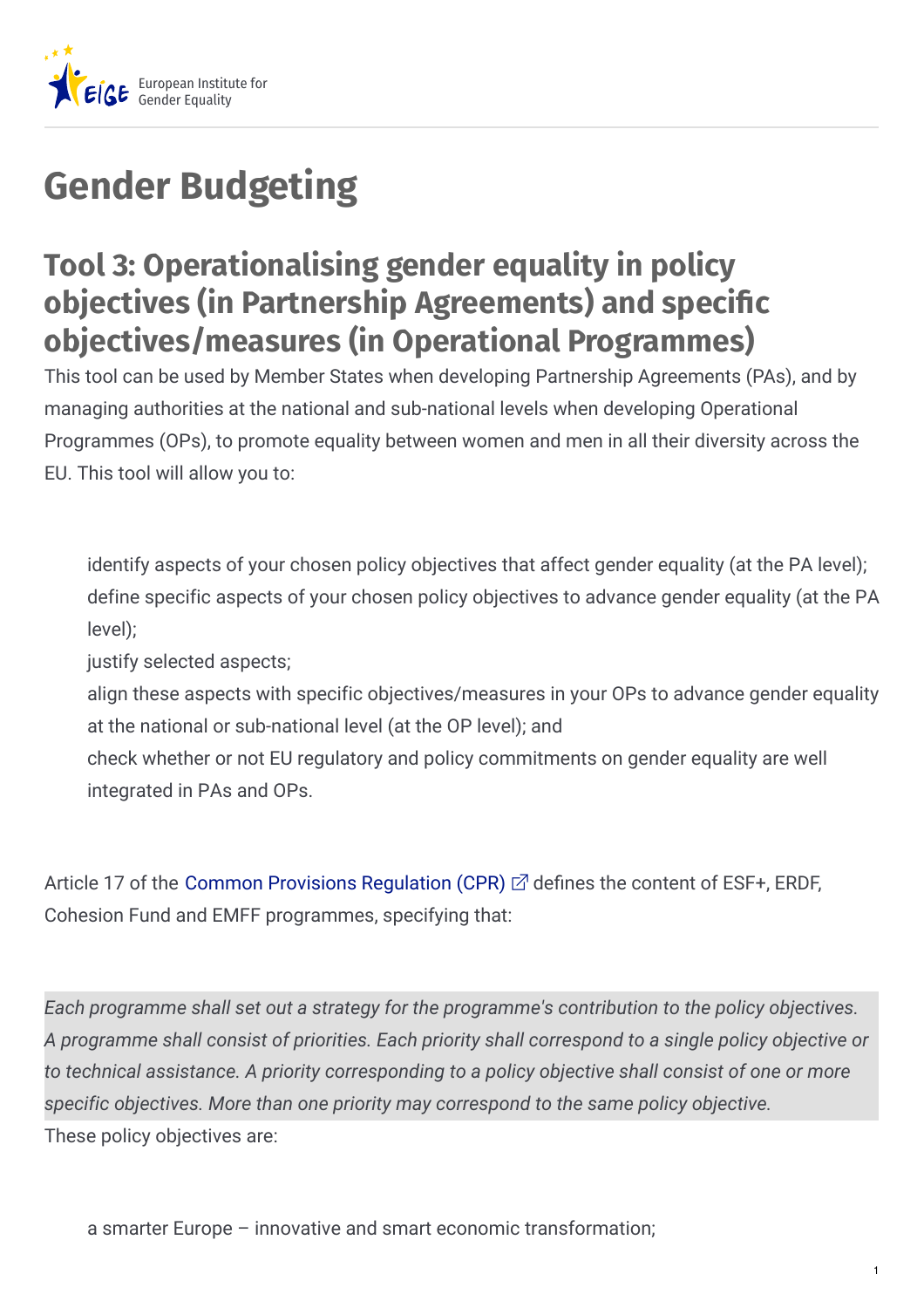a greener, low-carbon Europe;

a more connected Europe – mobility and regional ICT connectivity;

a more social Europe – implementing the European Pillar of Social Rights;

a Europe closer to its citizens – the sustainable, integrated development of urban, rural and coastal areas through local initiatives.

For the EAFRD, priorities of the Common Agricultural Policy (CAP) are the basis for programming. Article 39 of the Treaty on the Functioning of the European Union sets out its objectives:

increasing agricultural productivity by promoting technical progress and ensuring the rational development of agricultural production and the optimal utilisation of the factors of production, particularly labour;

ensuring a fair standard of living for the agricultural community, in particular by increasing the individual earnings of persons engaged in agriculture;

stabilising markets;

ensuring the availability of supplies;

ensuring that supplies reach consumers at reasonable prices.

At first glance, not all of these objectives may appear relevant to gender equality. However, gender equality is part and parcel of every sphere of life and every objective – there is no such thing as a gender neutral objective.

Moreover, some of the Sustainable Development Goals (SDGs) of the UN Agenda 2030 are in line with EU cohesion policies and therefore relevant to the EU Funds as well. [SDG](https://www.un.org/sustainabledevelopment/gender-equality/) 5  $\vec{r}$  is to achieve gender equality and empower all women and girls, and includes nine targets, of which some are highly relevant and directly reflect important gender equality objectives for the EU Funds.

## **More on targets of SDG 5 - Achieve gender equality and empower all women and girls**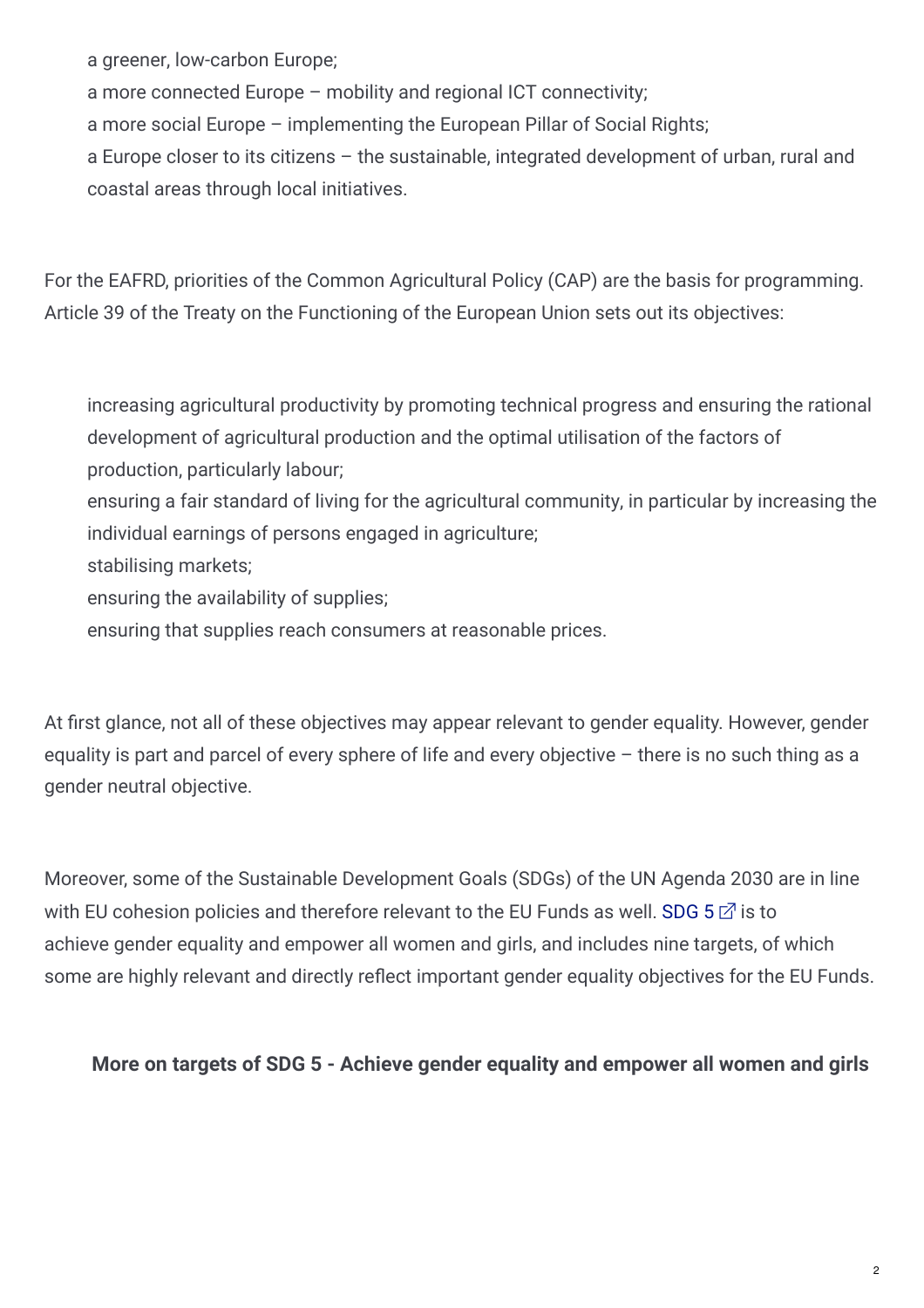The world has achieved progress towards gender equality and women's empowerment under the Millennium Development Goals but women and girls continue to suffer discrimination and violence in every part of the world. Many targets in the context of SDG 5 are very general and do not go beyond EU primary law on gender equality. Nevertheless, others (indicated in bold letters) are highly relevant and directly reflect important gender equality objectives for the EU Funds:

## **5.1 End all forms of discrimination against all women and girls everywhere.**

5.2 Eliminate all forms of violence against all women and girls in the public and private spheres, including trafficking and sexual and other types of exploitation.

5.3 Eliminate all harmful practices, such as child, early and forced marriage and female genital mutilation.

**5.4 Recognize and value unpaid care and domestic work through the provision of public services, infrastructure and social protection policies and the promotion of shared responsibility within the household and the family as nationally appropriate.**

**5.5 Ensure women's full and effective participation and equal opportunities for leadership at all levels of decision making in political, economic and public life.**

5.6 Ensure universal access to sexual and reproductive health and reproductive rights as agreed in accordance with the Programme of Action of the International Conference on Population and Development and the Beijing Platform for Action and the outcome documents of their review conferences

**5.A Undertake reforms to give women equal rights to economic resources, as well as access to ownership and control over land and other forms of property, )nancial services, inheritance and natural resources, in accordance with national laws.**